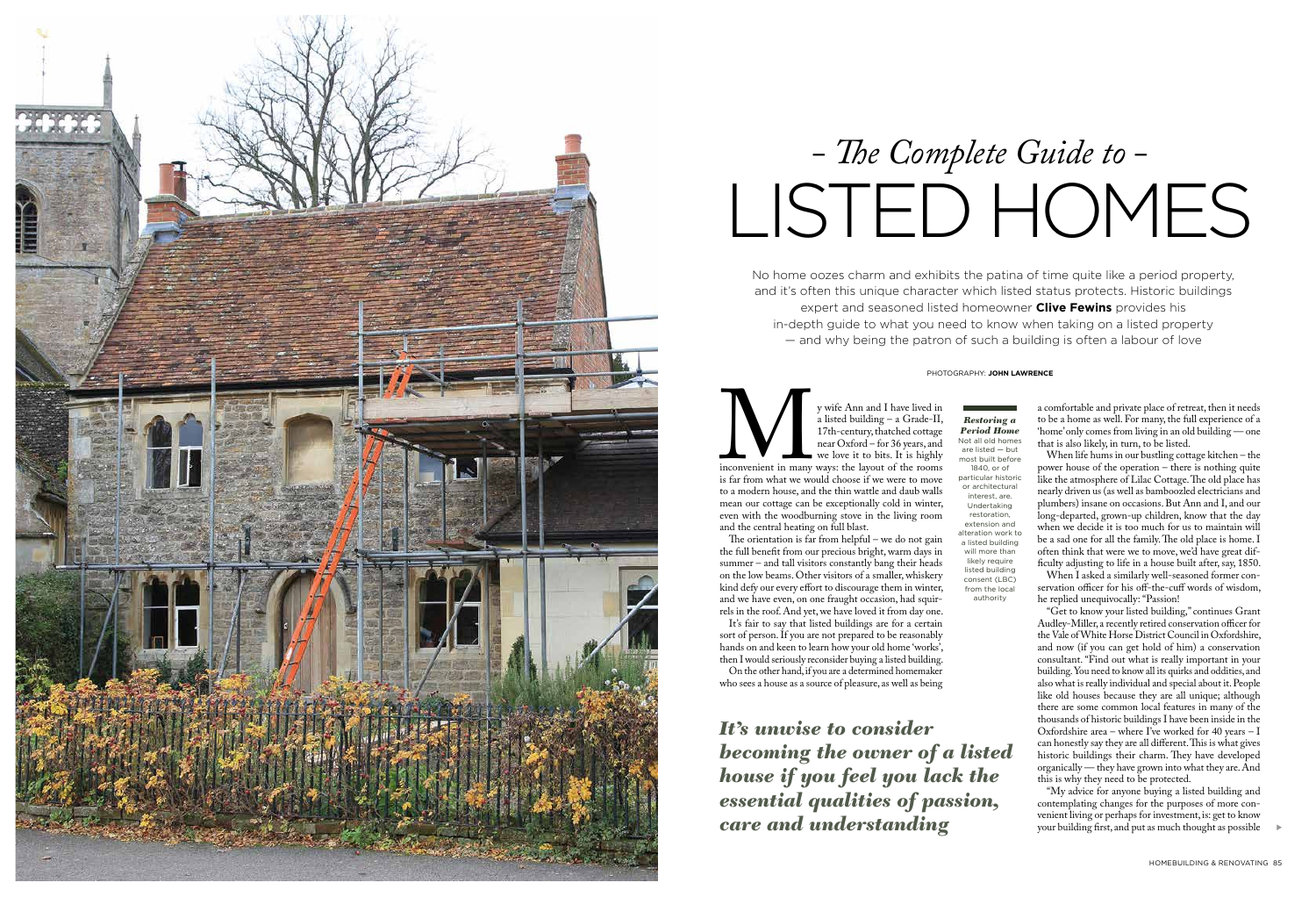

into your application. Show how you have respected the historic features that make it special. Always try to go with the building and not against it," says Grant.

# *Each building is different and so there are no sweeping rules for what you can or can't do without listed consent*

Enigmatic though the last phrase may be, I know exactly what Grant is getting at. If you wish to obtain listed building consent (LBC) – required for nearly all alterations to listed buildings – then you must present the conservation officer and their colleagues with a scheme that respects the building. Listing is intended to protect the special interest of a building, and to ensure that care will be taken over the decisions that affect its future. Each building is different and so there are no sweeping rules for what you can or can't do without consent — the test is whether the character of the building is protected.

Respect for the building is all about protecting the style, proportions and materials. All this comes easi est to people who have care and sympathy, as well as understanding, for their listed homes. After all, as the owner of a listed property, in some ways you are not the 'real' owner. You may be the legal owner, but the State has an interest in your property — to the extent that it has the power to stop you doing certain things to it. This situation may not rest happily with everyone.

It was William Morris, founder of the Society for the









*Lilac Cottage* Our author Clive Fewins and wife Ann have lived in their Grade II-listed cottage for 36 years. The 17th-century building features a coursed stone plinth, timber framing and wattle and daub infill panelling to the ends and rear. A red brick façade was added to the front (probably in the late 18th century). Inside low beamed ceilings, two large large inglenook fireplaces, and undulating limeplastered walls bring character unparalleled in the modern

home

Protection of Ancient Buildings (SPAB) that stated: "These old buildings do not belong to us… They are not in any sense our own property to do with as we like with them. We are only trustees for those that come after us."

## **LISTED BUILDINGS: THE FACTS**

Buildings are listed by the Government (advised by English Heritage) in order to identify the most archi tecturally or historically important properties in the country and to protect them by making sure their special interest is taken fully into account when alterations are being considered. Buildings can be listed as a result of their age, rarity, architectural merit or other criteria such as the method of construction, decorative quality or historical importance. All buildings built before 1700 which survive in anything like their original condition are listed, as are most of those built between 1700 and 1840. There are three grades: Grade I and Grade II\* cover buildings considered to be of exceptional importance; Grade II-listed buildings possess special interest.

> of what constitutes the character of a listed building.  $\qquad \blacktriangleright$ The key to understanding which alterations require consent and which do not, lies in what are arguably the most important words in Section 7 of the Planning Act 1990. These state that an alteration is a change 'in any manner which would affect (the building's) character as a building of special architectural or historic interest.' But this statement in turn presumes an understanding

In Scotland, there are subtle but important differences in the listing scheme. The principles of selection are much the same, but the three categories – Category A, B and C – do not directly correlate to the Grades (see homebuilding.co.uk/listedhomes for more).

The requirement to obtain LBC derives from Section 7 of the Planning (Listed Buildings and Conserva tion Areas) Act 1990, which states that: 'No person shall execute or cause to be executed any works for the demolition of a listed building or for its alteration or

extension in any manner which would affect its character as a building of special architectural or historical interest unless works are authorised.'

The majority – 92 per cent to be precise – of listed buildings are Grade II listed — thus, most listed homes are likely to fall within this category. Owners of a Grade II-listed property who wish to alter or extend must first apply for  $\text{LBC}$  – and sometimes planning permission too – from their local authority. English Heritage is only really involved if the property falls within either the Grade I or Grade II\* categories.

The 1990 Act makes it a criminal offence to carry out works which would affect the character of a listed building without first obtaining consent. The maximum penalty for carrying out unauthorised works on listed buildings is a fine of £20,000 or six months' imprison ment on summary conviction, and an unlimited fine or two years' imprisonment on indictment.

### **WHAT YOU CAN AND CAN NOT DO TO A LISTED HOME**

Works of 'demolition or extension' require little expla nation — there are hardly any circumstances in which demolition or extension would not affect the character of a listed building. However, what type of alteration is sufficient to 'affect the character' of a listed building is open to interpretation. The Act makes no distinction between alterations that harm the character of the building and those which are considered beneficial to it. The harm or benefit is an assessment made by the local authority when an application is received. The wording of the Act also makes no distinction between internal and external work, and between major and minor alterations either.

## **GREY – AND NOT SO GREY – AREAS**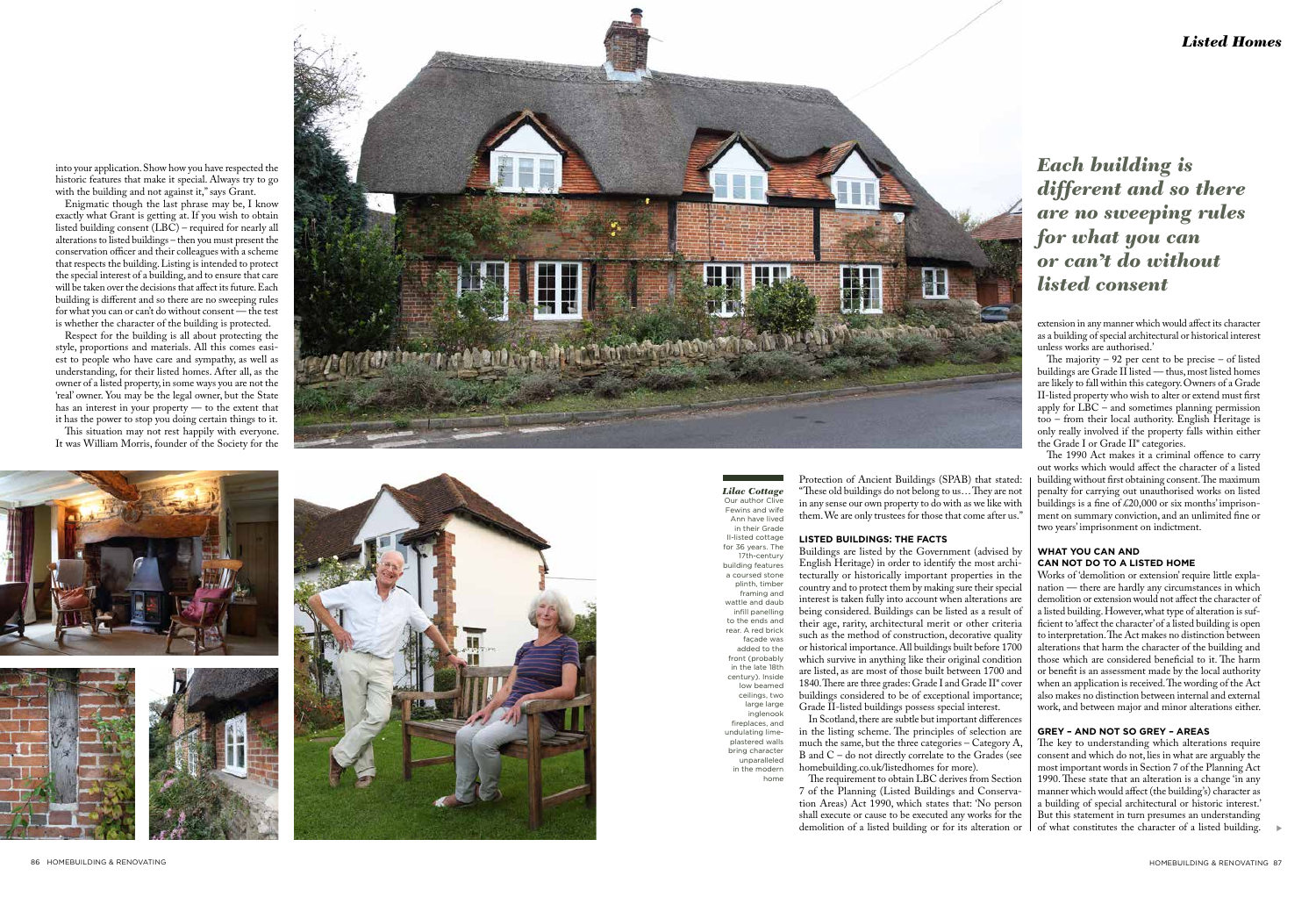

Even small features such as an undulating wall surface, the remnant of a historic wall painting, the reflection of old glass or ageing floorboards which possess the patina of time, can be considered to contribute to the character.

The point at which minor works are sufficient to alter character is a bit of a grey area because there is no minimum threshold below which consent is not required. So in each case, one simply has to ask whether the alteration impacts, or has the potential to impact, the building 'in any manner which would affect its character.'

Most conservation officers take the view that they are there to work with applicants to help them achieve what they desire. This does not alter the fact that conservation officers have a great deal of power and that generally their recommendations are accepted by planning committees. So try to catch a conservation officer on a good day!

#### **APPLYING FOR LISTED BUILDING CONSENT**

There are serious penalties which mean it's not worth taking the risk of undertaking work without listed building consent (LBC). The builder who encourages you to take a relaxed view of the law will probably be long gone when the enforcement officer calls.

This means that, if you handle the application yourself, you must have confidence in the contractors you hire to carry out the work. Bad or inappropriate workmanship is likely to do far more lasting damage to a listed building, where the historic fabric really is irreplaceable. For this reason, many homeowners who lack confidence or knowledge (or both) choose to employ a specialist to oversee the building work. Likewise, many people buying listed properties and who are anticipating alterations often deem it wise to appoint a specialist 'agent' to undertake the application on their behalf.

It's a good idea to take the advice of the conservation officer at your local authority well before you formulate any plans. Some local authorities may charge for this service, known as 'pre-app advice'.

#### **BUYING A LISTED PROPERTY**

It is wise to consult your local authority about the planning history of the building. The main reason for this is to ensure that any work that was undertaken by the previous owners had the correct consents.

It is not always the case that obtaining a mortgage on a listed property will be more difficult than on a standard modern house. Broker Stephen Wrigley of Omnibus, mortgage consultant to The Listed Property Owners Club (LPOC), suggests that most lenders today are quite happy to lend on 'standard' Grade II-listed properties. Some lenders, however, are cautious in their approach to loans on single-skin dwellings on the grounds that they might at some stage become unstable. "More often than not, any hesitancy on the part of lenders comes down to the method of construction rather than the fact that the property is listed," says Stephen Wrigley.

To rebuild a listed house can easily cost twice as much ▶ When it comes to insurance for listed houses, the rate, depending on the postcode area, can be the same as a modern house. However, that is not the full story.

#### *Evolution in Time*

This pair of oneand-half storey Grade II-listed cottages feature timber framing with rendered and painted brick infill beneath a thatched roof. To each side, plain tile roofs indicate the 'extensions' added. It's such additions – and a house's gradual evolution over the years – which add so much to a property's individual character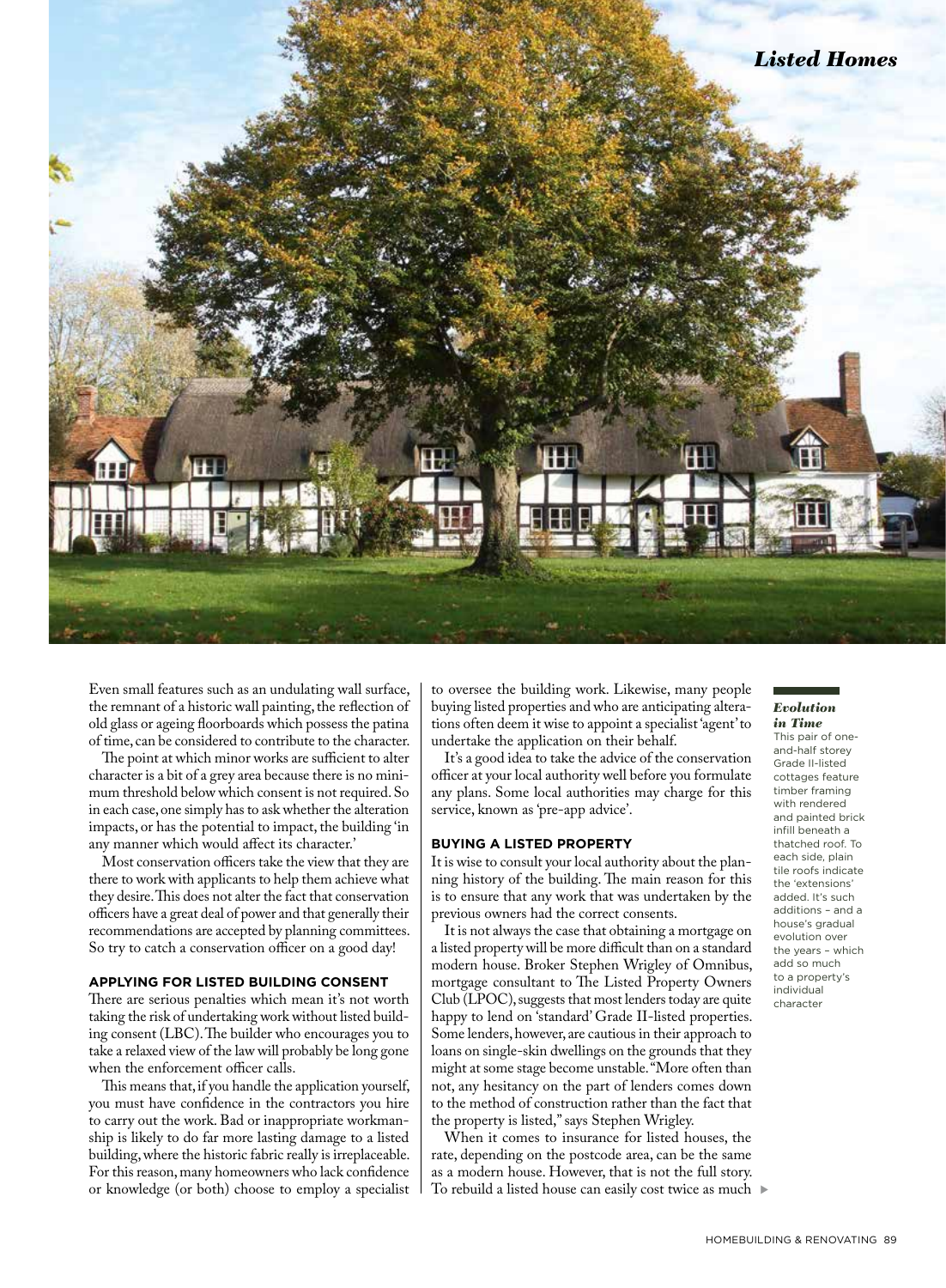

*It's not always the case that obtaining a mortgage on a listed property will be more difficult than on a standard modern house*

as a standard modern house. So the key issue for listed property owners is to get an accurate rebuild cost. It is for this reason that premiums are often considerably more for listed houses. The rate is also higher for thatched houses due to the associated fire risks.

The reason why rebuilding a listed house is likely to be expensive is simple — the use of specialist contractors will come at a premium and there's a likelihood that specialist traditional materials will cost more than standard materials available from your local builders' merchant.

If you know there is work to be done after you move in, it may be possible to undertake some minor works yourself. Lime is a traditional material and is a key component in the mortars, renders and plasters used in historic buildings. A short course in the basic techniques of using lime mortars and renders and on pointing using lime can be undertaken at several specialist centres (visit buildinglimesforum.org.uk/courses-on-lime for a list), and may prove a very useful skill to learn. In fact, any owner of a period house would be well-advised to gen up on the qualities of lime as a building material, and of the basics of 'like-for-like' repairs to period houses.



#### **VAT ON ALTERATIONS AND REPAIRS**

A zero-rate exemption had been applied to 'approved alterations' of listed homes. But since the exemption was removed, there is no VAT relief for such work on listed properties. However, if you had applied for LBC before 21 March 2012, or if you had agreed a contract with a builder, zero rating will still apply for approved alterations until 30 September 2015.

There are still VAT advantages available for work on buildings that have been unoccupied for more than two years, and for change of use from commercial to residential, as well as changing the number of individual dwellings within a property — for example, splitting a house into flats, or vice-versa.

#### **THERMAL UPGRADES TO LISTED HOMES**

It is possible to upgrade old listed properties by insulating roofs, walls and floors, but great care has to be taken. Applying insulating materials to historic fabric can have the indirect impact of reducing ventilation. If non-breathable materials are used, this can, in turn, lead to the deterioration of historic fabric due to damp and decay too. Remember that historic buildings have always been well-ventilated (i.e. draughty!) — to get rid of all draughts and seal up windows is a recipe for the deterioration of often irreplaceable old fabric.

Insulating internally can also be problematical because the historic fabric (especially old timbers) is often visible in the walls. Dry lining walls in old listed properties is therefore a difficult issue and listed building consent may not be forthcoming. Similar reservations can apply to under-drawing ceilings with plasterboard.

New owners of old, listed homes need to learn the basics of 'breathability' – the ability of an old wall to both absorb and readily allow the evaporation of moisture – and to understand that modern materials and techniques can often be incompatible with traditional, solid-walled construction too.

There is little doubt that insulating walls from the outside using appropriate materials is the easier option and causes far less disruption. But will this, in the words of the Act: 'affect the character of the house as a building of special architectural or historical interest'?

#### *Sensitively Restored* This Grade

II-listed house in Oxfordshire was sensitively restored following a fire which destroyed much of the roof and first floor in October 2006. Work included the reinstatement of the traditional plain tile roof. The fire severely affected most of the interior too, which had to be partially rebuilt

s